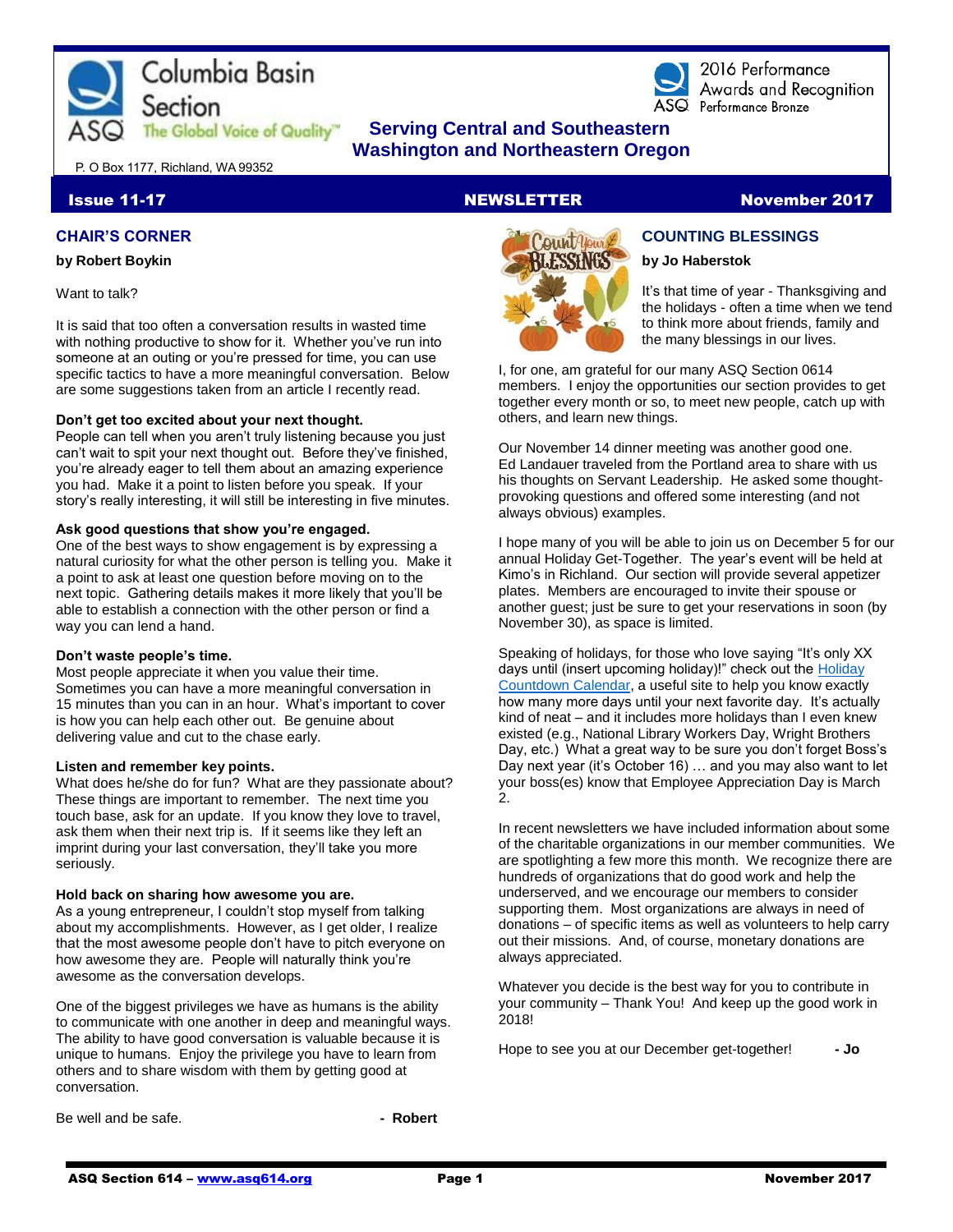



## **NOTE SPECIAL LOCATION**

**Tuesday December 5, 2017**

### **LOCATION:**

Kimo's 2926 N. Columbia Center Blvd Richland, Washington (509) 783-5747

View their menu at [http://www.kimosrmbc.com/#ki](http://www.kimosrmbc.com/#kimos-bar-and-brewery) [mos-bar-and-brewery](http://www.kimosrmbc.com/#kimos-bar-and-brewery)

#### **Time:**

**5:45 p.m**. - Check in/Networking

**6:00 p.m.** - Appetizers (courtesy of ASQ)

There is no cost to network and partake in appetizers.

Due to individual palates, ASQ Section 0614 will provide some appetizers for everyone to share.

Members/guests may order the beverages of their choice (no host) and can also order entrees from the menu if desired.

Beer, wine and other beverages will be available for purchase.

For planning purposes, **reservations must be received by November 30.** Send an email to [panda\\_2@charter.net.](mailto:panda_2@charter.net) This event is limited to 30 attendees – make your reservation soon!

For more information about our section and other upcoming events: [www.asq614.org/](http://www.asq614.org/)

# **HOLIDAY GET-TOGETHER Kimo's Sports Bar & Brew Pub**



# **2696 North Columbia Center Blvd Richland, Washington**

Join us on Tuesday, December 5, to celebrate the holiday season.

This is a great opportunity to take a little break from our regular meeting format, check out a different venue, and get together just for fun.

As a "thank you" to our many loyal ASQ 0614 members, the section will cover the cost of several appetizer plates.

You are welcome to also partake (no-host) in the beverages of your choice. Kimo's offers many different styles of beers as well as wine and other beverages).

You don't need to be a beer lover to have a great time at this get-together, so please come and join in the fun.

You are encouraged to invite your spouse or a guest; just be sure to make your reservations by November 30, so we can be sure to have enough room for everyone who wishes to attend.

#### *A little about Kimo's:*

*Kimo's is a sports bar and restaurant, featuring a full service meu and also brewing their own beer under the Rattlesnake Mountain Brewing Company (RMBC) label.* 

*Founded in 1997 by Steve & Renea Metzger, RMBC opened on July 4 of that year and quickly grew to be a local favorite hangout. They sold the business to Kimo von Oelhoffen (of Seattle Seahawks fame) in 2002. Major renovations were made in 2005, and the new and improved "Kimo's" opened shortly thereafter.* 

*Kimo's offers a variety of microbrews, including Honey Red, Helluva Hefe, Screaming Eagle IPA, Snake Light, Cascadian, Hickory Smoked Porter, to name just a few. They also offer wine and other drinks. A large and varied food menu is also available, which includes salads, wings, burgers, pizza, sandwiches, and several entrees (including fish & chips and more).*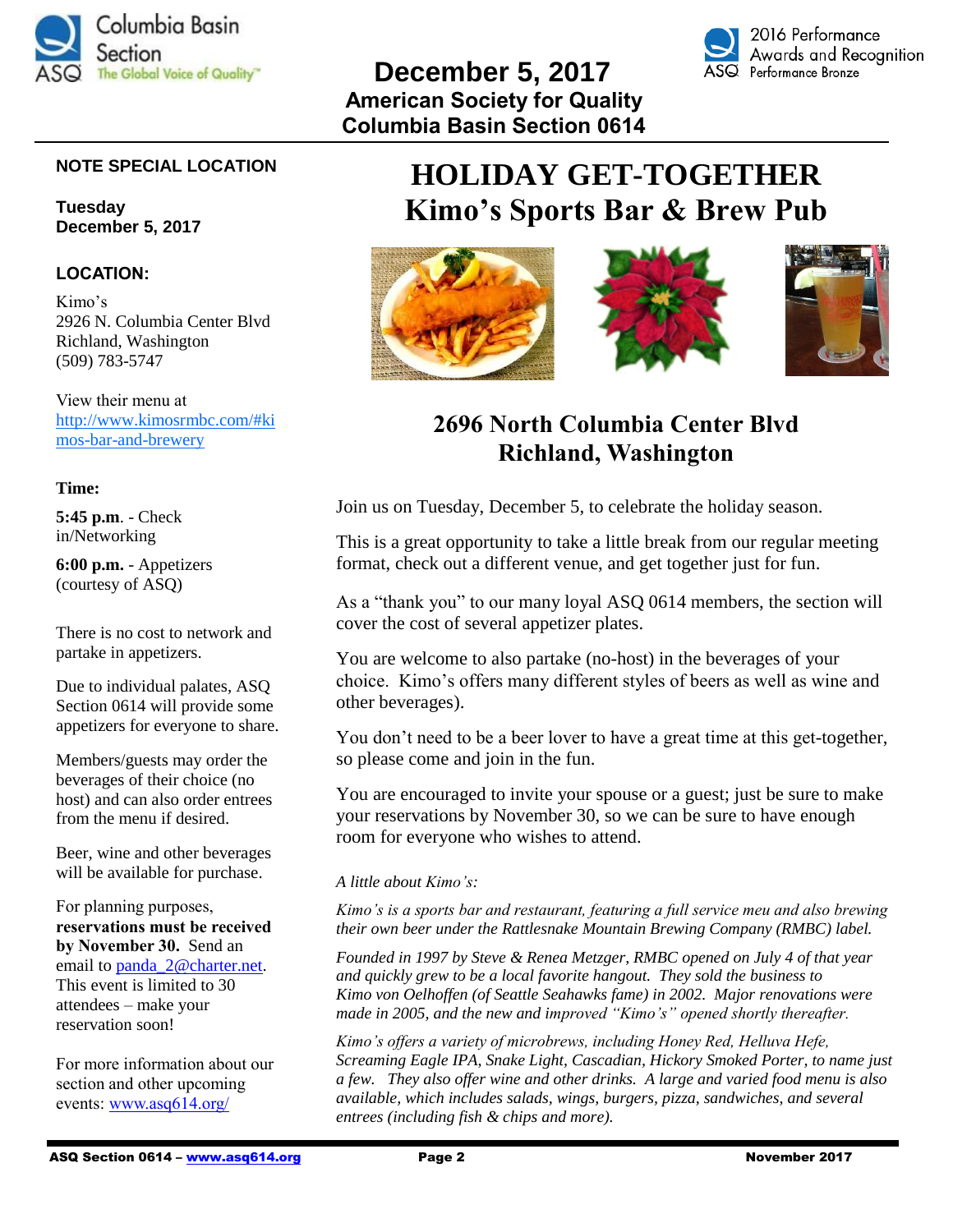#### **FREE NOVEMBER GIFT**

### **DISRUPTIVE TECHNOLOGIES AND THE FUTURE OF QUALITY**

With breakthroughs coming at ever-faster speeds in artificial intelligence, robotics, virtual reality, 3-D printing, big data, and the internet of things (IoT), to name a few, today's quality professional needs new tools, skills and ways of thinking to both survive and thrive in the workplace.

ASQ's free member gift this month is all about disruptive technologies and their impact on quality. Included are:

- **Industry 4.0: The Quality Professional's Future** (Peter Merrill Webcast)
- **Humans are Underrated: The Critical Overlooked Factor for Quality Professionals Facing Disruptive Technology** (Geoff Colvin Webcast)
- **Artificial Intelligence, Machine Learning and Quality** (Nicole Radziwill Webcast)
- **The Future of Collaborative Service Robots and Quality** (Jon Morris Webcast)
- **eAuditing: The Future of QMS Auditing** (Shauna Wilson Webcast)
- **Innovation Never Stops: Innovation Generation – The Culture, Process and Strategy** (E-Book by Peter Merrill)

But wait…there's even more! [Click here](http://asq.org/membership/members/gift/?utm_source=email&utm_medium=email&utm_campaign=marketing_novmembergift_110117) for all the freebies.

#### **QP YOURSELF!**

In recognition of ASQ's main publication, QP (Quality Progress) celebrating 50 years, "QP Yourself" allows members to be part of the party – literally.



You can upload a photo, get creative with text and colors, and then share your one-

of-a-kind cover to social media, or print it out and send it to friends and relatives, or post it in your workplace.

I checked with ASQ and they said they plan to have this available to members until mid-December. This is a fun thing to do – give it a try!! [Click here](http://www.qp-yourself.com/?utm_source=email&utm_medium=email&utm_campaign=communications_fff_11.10.17) to get started.

### **ASQ TV: INNOVATION AND PROCESS APPROACH**

In this short video, John E. "Jack" West discusses innovation and the process approach as they relate to ISO 9001:2015. West is a long-time member of the U.S. Technical Advisory Group to ISO Technical committee 176 (TAG 176) and a former TAG 176 chair. He is currently a member of international strategic committees that work to define and guide the standard revision process.

He says that although the idea of standardized quality systems has been perceived as a restraint on innovation, it was never intended to be that. And while many in the profession may think the process approach is gone, it's not – it is not going away, it's just being enhanced. To view the video, clic[k here.](http://videos.asq.org/innovation-and-process-approach?utm_campaign=communications%5Finsider%20%5F11082017&utm_source=email&utm_medium=email)

#### **FREE ASQ CERTIFICATION/PREP GUIDE**

Looking for a way to move your career forward? Consider adding an ASQ certification to your credentials – you'll be adding a mark of recognized quality excellence. ASQ certifications are recognized globally and have also been known to help increase earning potential.

ASQ is offering a free download of **ASQ Certification and Certification Preparation Tools**, a comprehensive guide to all the certifications currently offered. The guide can be accessed [here,](https://discoverasq.org/mo-certification-and-certification-preparation-tools) by indicating the types of certifications you are interested in.

For more information about ASQ certifications and upcoming exams, visit the Certificatio[n Website.](https://asq.org/cert)

# **STATISTICAL PROCESS CONTROL DASHBOARDS Steve Prevette Webinar on YouTube**

Check it out! Steve Prevette, our section 0614 webmaster, discusses SPC dashboards in this webinar, which was presented through ASQ Blue Ridge Section 1108, earlier this month.

There were apparently some issues with the audio being heard by everyone, so you will hear comments at the beginning about that, but don't let it keep you from continuing to watch the presentation.

Many thanks to Steve for volunteering to share his knowledge on this important topic. Clic[k here](https://www.youtube.com/watch?v=WqiLCNEXYUc) to view the webinar.

# **JOB SEEKER? LOOKING TO FILL A JOB?**

#### **Check the ASQ Websites**

[ASQ's Career Center](http://careers.asq.org/jobs) provides members with access to many resources that may be of help in finding a job or posting a resume for potential employers to see. Organizations can post jobs, find qualified candidates and access information to help improve their recruitment processes. You can also subscribe to [Career Connection,](http://asq.org/newsletters/index.html) ASQ's monthly e-newsletter, which provides additional information to help grow your professional quality career and improve your workplace.

And don't forget that our local section's website also has a ["Jobs"](http://asq614.org/jobs.html) page, where we regularly post open positions in the Tri-Cities and nearby areas. Employers are welcome to submit postings to our webmaster, and members looking for work may post their resumes as well.

# **QUOTE OF THE MONTH**

"A good objective of leadership is to help those who are doing poorly to do well and to help those who are doing well to do even better."

~ Jim Rohn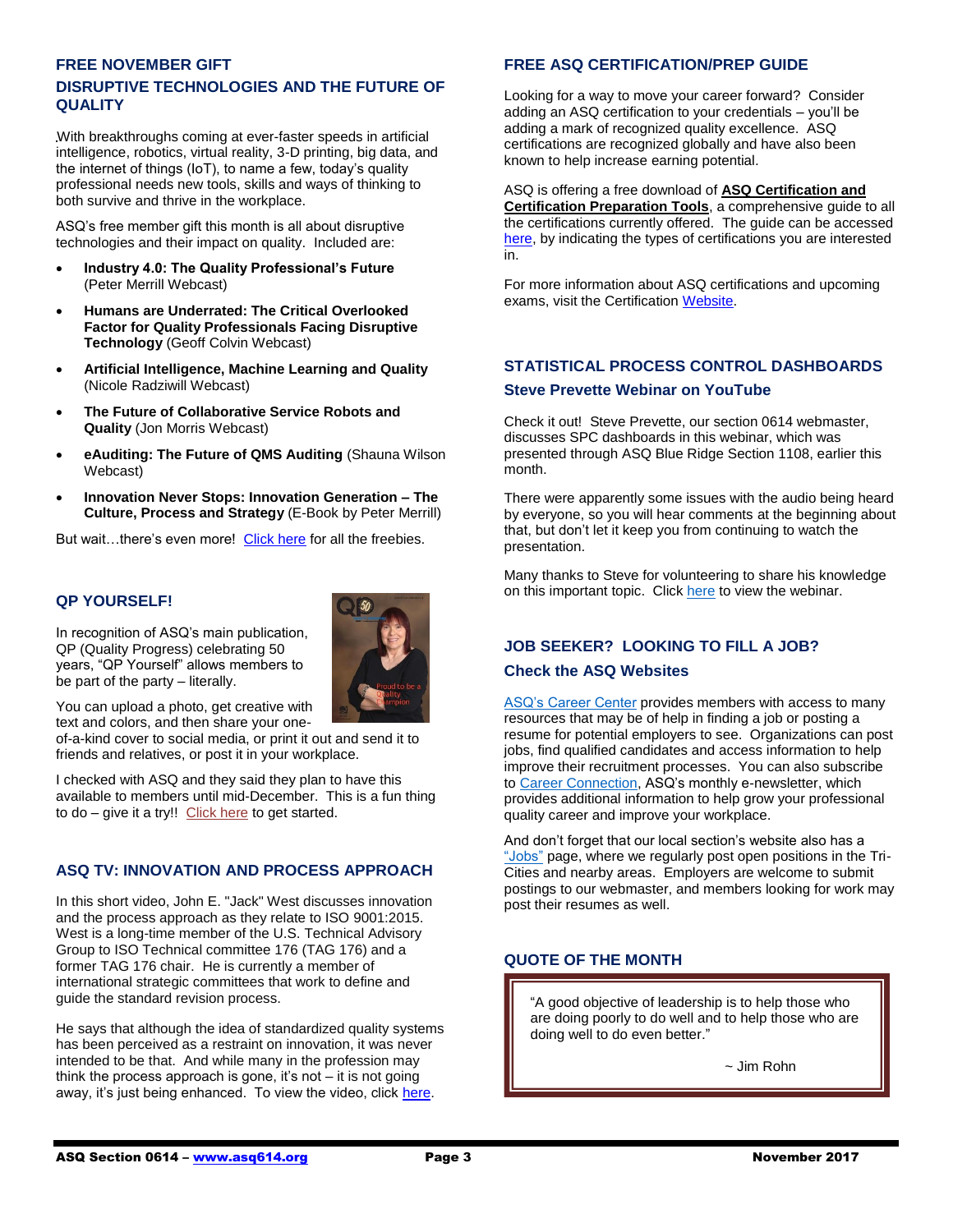#### **BLACK FRIDAY BLUES**

#### **(excerpt from a Foresters article)**

As most everyone knows, "Black Friday" is the day following Thanksgiving, and is so named because it marks the official start of the Christmas shopping season and is a profitable day for retailers and the economy. Black Friday has become a day synonymous with deals and sales. It has become such a popular phenomenon that it's even now recognized in Canada.

Black Friday is also known for bustling crowds, long lines and sometimes violent altercations over deeply discounted merchandise, which is why thinking about taking part in Black Friday shopping gives some people the blues. Here are a few tips for spending smarter and getting good deals without having to arm wrestle other shoppers for that last slow cooker on the floor.

**Comparison-shop online**: If possible, check out the sales for items that you're interested in buying before you head out the door. You'll save time and money if you know exactly what you want and who is offering it for the best price. Have a "Plan B" in case the store you head to is out of stock.

**Know what's available**: Do some research in advance and find out how many of the popular and big-ticket items a store will be offering on Black Friday, and if they'll give out rain checks if they sell out. You should also find out if there are limits on the number of each item you can purchase if you're planning to nab multiples.

**Make a list and stick to it**: Great deals can be tempting, but remember that you won't actually be saving the money you'd hoped to if you buy more than you'd planned to. Make a list of all the gifts you need to buy and stick to it as much as possible. Substituting is okay, but try not to add extras, especially if you are on a strict holiday budget.

**Shop online**: Many retailers offer the exact same deals online as they do in-store, so you could potentially do all your Black Friday shopping in your jammies without ever leaving home. Take note of when the online sales start and shop early to avoid disappointment, since online shopping is becoming a popular Black Friday alternative. Check out the following websites for some deals: [Black Friday;](https://blackfriday.com/) Tech [Radar,](http://www.techradar.com/news/black-friday-2017-usa) and The [Black Friday.](https://www.theblackfriday.com/)

**Shop before Black Friday**: Because Black Friday has become so competitive, some retailers start sales early in order to make sure they get your dollars. Check mailer and keep an eye on online offers and promotions for pre-Black Friday events.

**Don't forget about Cyber Monday**: The Monday following Black Friday is a great day to nab deals online since many online retailers offer discounts, saving options and free shipping on that day.

**Trick your brain**: If you're worried that you might go a little crazy and overspend either online or in person, trick your brain into being more conservative by thinking about how many hours you would have to work to pay for each item before you drop them into your shopping cart. Sometimes a little perspective is all it takes to help us reign in our spending.

Happy Shopping!

#### **TRI-CITIES AUTISM THRIFT STORE**

Looking for a fun place to find bargains and a great way to support the local community?

The Tri-Cities Autism Thrift Store in Kennewick was founded by parents of a young woman with autism. They saw the struggle she had in finding a place to learn the appropriate skills to obtain employment and wanted to create something special for our community. The store works with other local job placement organizations to offer a place where teens and young adults can be trained and tested to determine the best jobs for them. Some of the positions they train for are Greeter, Sorter, Hanger, Remover, Merchandise Cleaner, Tagger, Store Cleaner, Cashier-in-Training, and Distributor.

As a non-profit organization, all proceeds from the store go back into the community via several other autism support organizations. They welcome donations of clothing, household goods, tools, books, jewelry, collectibles, and more. There is also a need for volunteers to assist with client training & supervision; product collection, pricing and display; store maintenance; marketing and public relations. For more information, check thei[r website.](http://www.tcautismthriftstore.com/)

# **SHOP & SUPPORT A GOOD CAUSE Yeehaw Aloha – Walla Walla**

Yeehaw Aloha is not your average thrift store.

The 3000 square foot store's slogan is "Where buying is giving to Walla Walla." Donated items, everything from antiques to knick-knacks to tools to books to clothing (and much more), are sold to help support the youth of Walla Walla.

After operating expenses, a portion of the profits go to support several non-profits in the Walla Walla area. These include Blue Mountain. Action Council, Children's Museum, Embracing Orphans, Resurrected Records, Rick's Boxing Club, Young Life, and Lillie Rice Center. A larger portion goes toward opening Stepping Stones Youth Adventures, which owners Gabriel and Laurel DeLong plan to establish to give kids a free, safe place to have fun, make friends, and get food and shelter.

Next time you are in Walla Walla, check out [Yeehaw Aloha,](https://www.yeehawaloha.com/) which is located at 1524 East Isaacs Street.

Has your email address changed? Help us keep you informed of Section 0614 events and information by updating your contact information and email preferences a[t http://www.asq.org/.](http://www.asq.org/) Log in and click "My Account" to update your membership record. You can add or make email, address and phone changes in the "Contact" tab, and then be sure to click on the "email preferences" tab to be sure you are subscribed to receive future Section communications.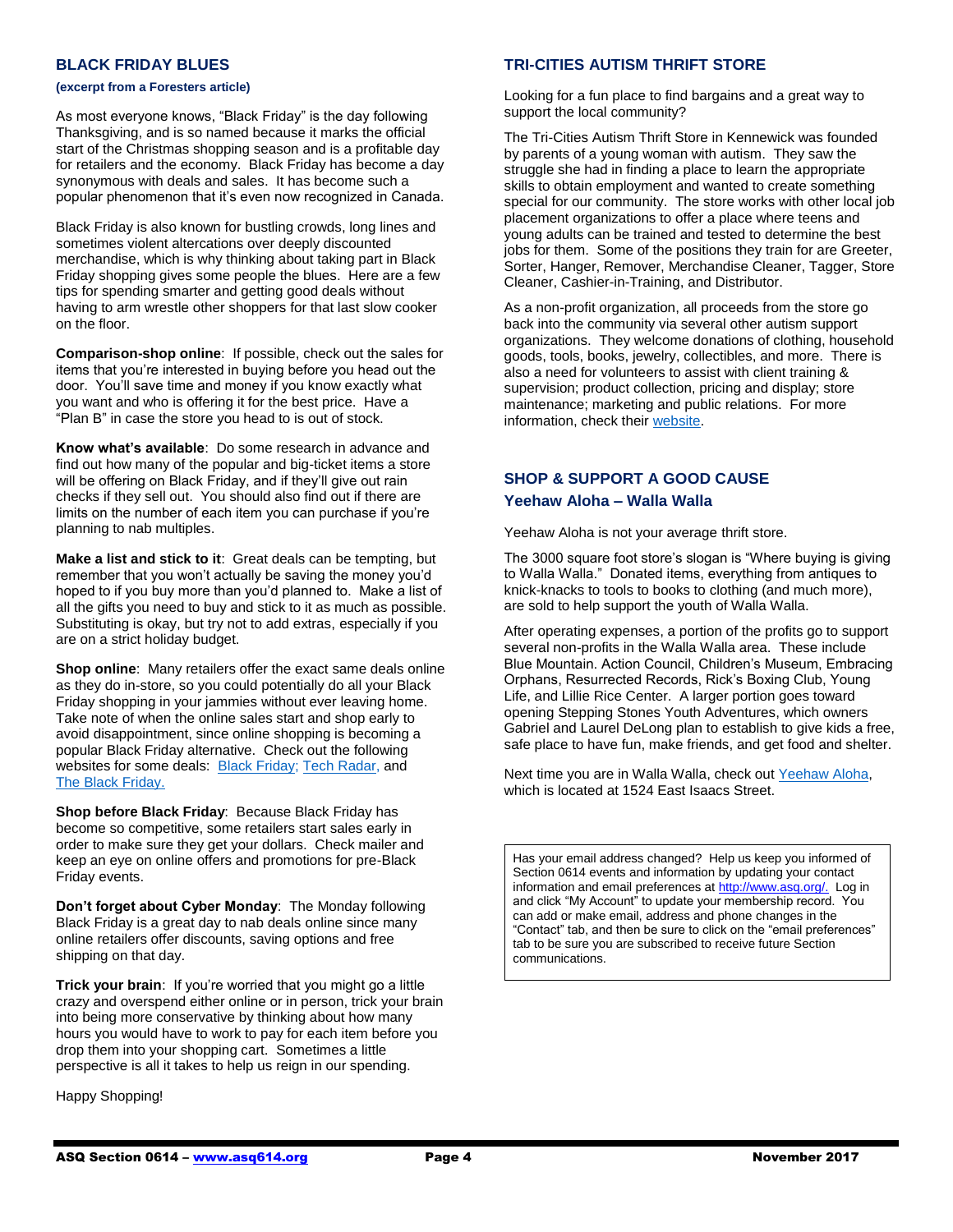#### **CHARITY RESEARCH WEBSITES**

It's the time of year when many of us may be considering making donations to local, regional and national charitable organizations. There are a lot of great organizations helping people (and pets, too) in need, and most relay heavily on community members for support.

You probably want to make sure a good portion of your donation goes to the people and programs in need, and while some organizations are very transparent with their budgets and financial information, others may not be. If you are hoping for a tax deduction for your contribution as well, be sure to do your research – while all charities are nonprofits, not all nonprofits are charities. Being a nonprofit means the organization can operate without paying income taxes on their main activities. A charity is a nonprofit that qualifies under Internal Revenue Code section 501(c)(3) and is also a public charity (not a private foundation). Charitable deductions can be claimed for donations to such charities.

There are a number of free charity research websites that offer information to help you learn more about nonprofits and charities. Keep in mind, however, that you will probably not be able to find information on some groups, especially smaller ones, as some sites only cover organizations with very large programs. On some sites you can also make a monetary donation directly from the site.

Many of the following sites let you check a charity's and/or nonprofit's missions, programs, spending, assets, liabilities and more:

- [CharityNavigator.org](http://charitynavigator.org/)
- [CharityWatch.org](http://charitywatch.org/)
- [CharityCheck101.org](http://charitycheck101.org/)
- [GreatNonprofits.org](http://greatnonprofits.org/)
- [Guidestar.org](http://guidestar.org/)

For even more information about nonprofits, charities, volunteers and related taxes, check out the [SeriousGivers](http://seriousgivers.org/)  [website.](http://seriousgivers.org/)

# **FREE CHRISTMAS ORNAMENT MAKING NOVEMBER 25 -**

#### **AT MY LIFE REPURPOSED – KENNEWICK**

Here's an opportunity to join with others in the community and have some fun.

November 25 is "Small Business Saturday" (you know, it follows "Black Friday"). My Life Repurposed, a furniture/antiques store in downtown Kennewick, is hosting a free ornament making event from 11 am to 3 pm that day. There will also be snacks and drawings for prizes. [Check it](https://www.facebook.com/events/485563438485137/?acontext=%7B%22ref%22%3A%2229%22%2C%22ref_notif_type%22%3A%22event_calendar_create%22%2C%22action_history%22%3A%22null%22%7D¬if_id=1509045475363434¬if_t=event_calendar_create)  [out!](https://www.facebook.com/events/485563438485137/?acontext=%7B%22ref%22%3A%2229%22%2C%22ref_notif_type%22%3A%22event_calendar_create%22%2C%22action_history%22%3A%22null%22%7D¬if_id=1509045475363434¬if_t=event_calendar_create)

#### **3D PRINTING TRAINING**

#### **November 28 in Richland**

Want to learn about 3D printing? It sounds interesting, doesn't it?

In this free class, learn everything you need to know to get started with the Richland Public Library's multiple 3D printers. Familiarize yourself with the types of modeling software available, learn about sharing designs online, and get some hands-on experience with the library's 3D printers. Completion of a 3D printing class is required to use the library's 3D printers.

The class will be held at the Richland Public Library from 7 to 8 p.m. Space is limited - preregistration is required at [Eventbrite.com.](https://www.eventbrite.com/e/3d-printing-training-tickets-39463081138?aff=es2)

#### **NOVEMBER 28 IS #GIVINGTUESDAY**

GivingTuesday is a global day of giving fueled by the power of social media and collaboration.

We have a day for giving thanks. We have two for getting deals. Now, we have #GivingTuesday, a global day dedicated to giving back. On Tuesday, November 28, charities, families, businesses, community centers, and students around the world will come together for one common purpose: to celebrate generosity and to give.

One of the best ways to get involved is in your own community. Here are just a few organizations, charities, events and more in areas where some of our section members live and/or work:

#### **Yakima**

[Generating Hope](http://www.generatinghope.org/) [I Heart Yakima](http://www.iheartyakima.com/) [Pegasus Project](http://www.pegasusrides.com/) [Yakima Union Gospel Mission](https://www.yugm.org/)

#### **Walla Walla**

[Blue Mountain Action Council](https://www.bmacww.org/) [Walla Walla Community Hospice](http://www.wwhospice.org/) [Blue Mountain Humane Society](http://bluemountainhumane.org/) [Blue Mountain Land Trust](http://bmlt.org/)

#### **Tri-Cities**

[Ignite Youth Mentoring](http://igniteyouthmentoring.com/) [Kadlec Neurological Resource Center](http://www.kadlec.org/neurological-resource-center?/knrc) **[Three Rivers Community Foundation](http://www.3rcf.org/)** 

Join the movement and give - whether it's some of your time, a donation, gift or the power of your voice in your local community. Check out the Giving Tuesday [Facebook](https://www.facebook.com/GivingTuesday/) page or their [website](http://www.givingtuesday.org/) for more ideas and inspiration!